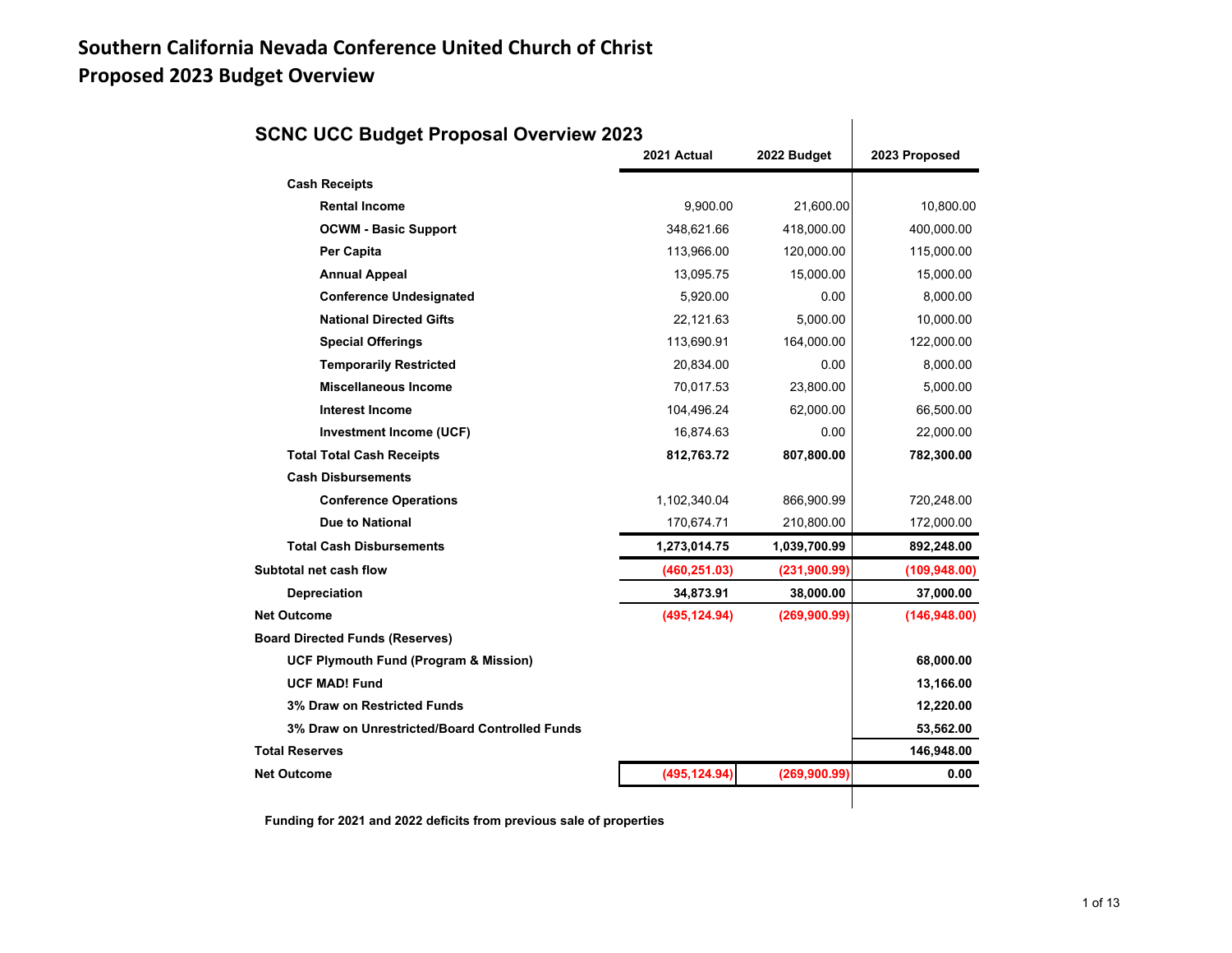### **Southern California Nevada Conference ‐ UCC Revenue Overview 2023**

|                                            | Actual 2021  | Budget 2022   | Budget 2023   |
|--------------------------------------------|--------------|---------------|---------------|
| <b>Ordinary Income/Expense</b>             |              |               |               |
| <b>Income</b>                              |              |               |               |
| 4500 · Rental Income                       |              |               |               |
| 4501 Chino                                 | 9,900.00     | 21,600.00     | 10,800.00     |
| Total 4500 Rental Income                   | 9,900.00     | 21,600.00     | 10,800.00     |
| 4000 Contributions Income                  |              |               |               |
| 4010 OCWM - Basic Support                  | 348,621.66   | 418,000.00    | 400,000.00    |
| 4011 OCWM - 10% Due National               | $-34,862.17$ | -41,800.00    | $-40,000.00$  |
| 4020 · Per Capita                          | 113,966.00   | 120,000.00    | 115,000.00    |
| 4040 · Annual Appeal                       | 13,095.75    | 15,000.00     | 15,000.00     |
| 4080 Conference Undesignated               | 5,920.00     | 0.00          | 8,000.00      |
| 4100 · Special Offerings                   |              |               |               |
| 4110 Christmas Fund                        | 21,933.13    | 35,000.00     | 24,000.00     |
| 4120 · Neighbors in Need                   | 25,708.10    | 45,000.00     | 30,000.00     |
| 4130 One Great Hour of Sharing             | 59,040.69    | 75,000.00     | 60,000.00     |
| 4140 · Strengthen The Church -National     | 7,008.99     | 9,000.00      | 8,000.00      |
| 4149 · Special Offering Transfer           | -113,690.91  | $-164,000.00$ | $-122,000.00$ |
| Total 4100 · Special Offerings             | 0.00         | 0.00          | 0.00          |
| 4150 National Directed Gifts               | 22,121.63    | 5,000.00      | 10,000.00     |
| 4151 Directed Gifts Transfer               | $-22,621.63$ | $-5,000.00$   | $-10,000.00$  |
| 4200 · Temporarily Restricted              |              |               |               |
| 4201 · Pomona - Urban Mission              | 14,300.00    | 0.00          | 0.00          |
| 4200 Temporarily Restricted - Other        | 6,534.00     | 0.00          | 8,000.00      |
| Total 4200 · Temporarily Restricted        | 20,834.00    | 0.00          | 8,000.00      |
| Total 4000 · Contributions Income          | 467,075.24   | 511,200.00    | 506,000.00    |
| 4900 · Miscellaneous Income                |              |               |               |
| 4910 · Misc. Income                        | 70,017.53    | 23,800.00     | 5,000.00      |
| Total 4900 · Miscellaneous Income          | 70,017.53    | 23,800.00     | 5,000.00      |
| 4600 · Interest Income                     |              |               |               |
| 4610 · Loan Interest                       | 90,757.80    | 62,000.00     | 60,000.00     |
| 4650 · Other Interest Income (Cornerstone) | 13,738.44    | 0.00          | 6,500.00      |
| Total 4600 · Interest Income               | 104,496.24   | 62,000.00     | 66,500.00     |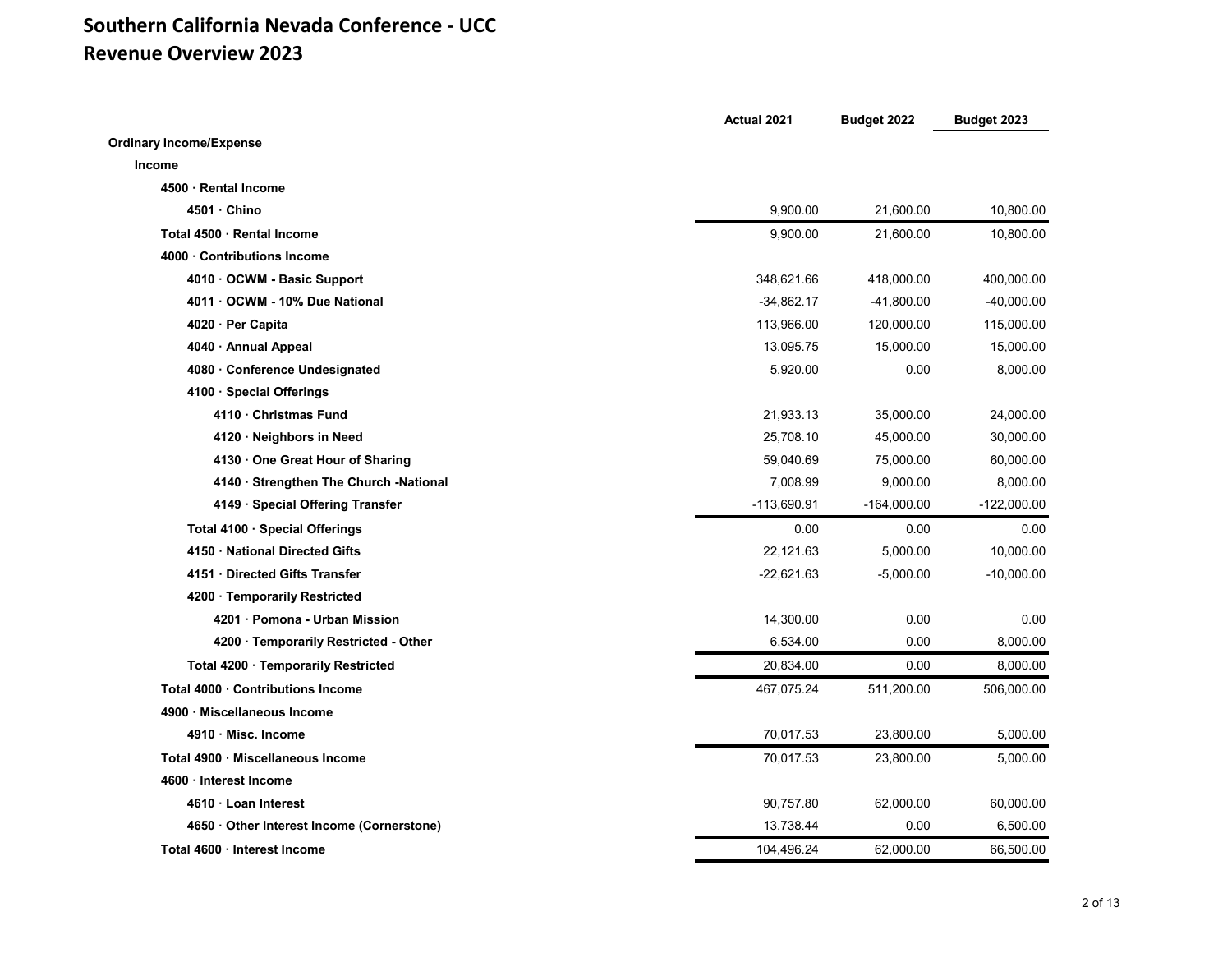## **Southern California Nevada Conference ‐ UCC Revenue Overview 2023**

|                                                                         | <b>Actual 2021</b> | Budget 2022 | Budget 2023 |
|-------------------------------------------------------------------------|--------------------|-------------|-------------|
| <b>Total Income</b>                                                     | 651.489.01         | 618.600.00  | 588.300.00  |
| <b>Other Income</b>                                                     |                    |             |             |
| <b>Other Income</b>                                                     |                    |             |             |
| 9100 Investment Income/Gain/Loss                                        |                    |             |             |
| 9110 · Investment Income (UCF)                                          | 16.874.63          |             | 22,000.00   |
| 9150 · Unrealized Gain/loss Investment (UCF Adjustment to Market Value) | 153.523.03         |             | 0.00        |
| Total 9100 Investment Income/Gain/Loss                                  | 170.397.66         | 0.00        | 22,000.00   |
| 9200 Gain/Loss on Sale of Real Estate                                   | 96.036.75          |             | 0.00        |
| <b>Total Other Income</b>                                               | 266,434.41         | 0.00        | 22.000.00   |
| <b>Total Net Income</b>                                                 | 917,923.42         | 618,600.00  | 610,300.00  |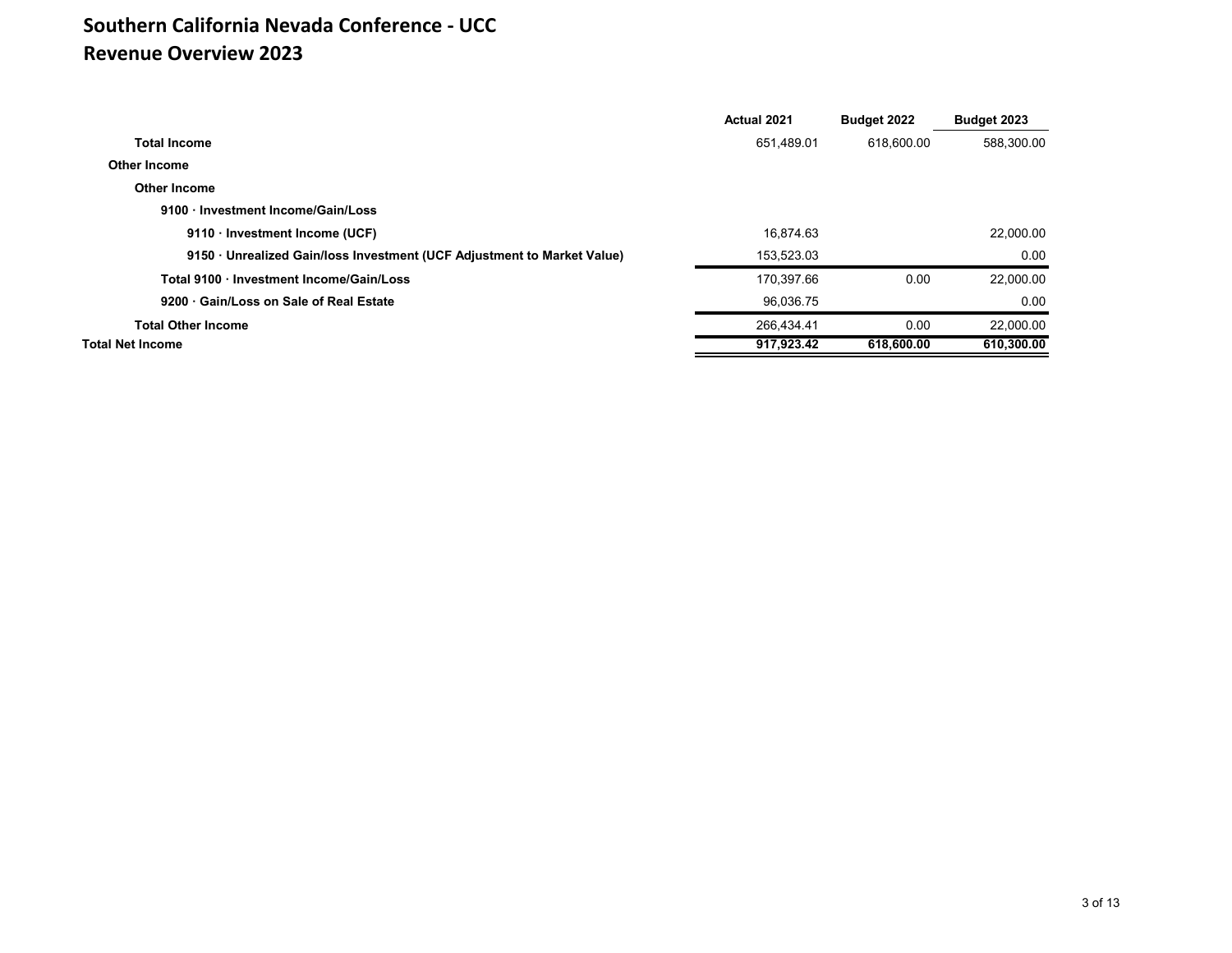## **Southern California Nevada Conference ‐ UCC Operations and Ministry Expenses 2023**

|                                              | <b>Actual 2021</b> | Budget 2022 | Budget 2023 |
|----------------------------------------------|--------------------|-------------|-------------|
| <b>Expense</b>                               |                    |             |             |
| <b>Human Resources</b>                       |                    |             |             |
| 5100 · Salaries                              |                    |             |             |
| 5140 · Salaries - Program Staff              | 93,832.28          |             | 0.00        |
| 5110 · Salaries - Conference Ministers       | 290,062.64         | 224,346.24  | 230,000.00  |
| 5110.1 · Salaries - Conference Minister      |                    | 125,000.00  |             |
| 5110.2 · Salaries - ACM #1                   |                    | 49,672.62   |             |
| 5110.3 · Salaries - ACM #2                   |                    | 49,672.62   |             |
| Total 5110 · Salaries - Conference Ministers |                    | 224,345.24  |             |
| 5120 · Salaries - Admin                      |                    |             |             |
| 5120-17 · YAYA Program Coordinator           |                    |             |             |
| 5120 · Salaries - Admin - Other              | 83,892.39          | 88,279.25   | 85,000.00   |
| Total 5120 · Salaries - Admin                | 83,892.39          | 88,279.25   | 85,000.00   |
| Total 5100 · Salaries                        | 467,787.31         | 312,625.49  | 315,000.00  |
| 5119 · Social Security Offset                | 26,745.34          | 17,162.50   | 17,595.00   |
| 5300 · Payroll Expenses                      |                    |             |             |
| 5350 · Payroll Processing Fee                | 330.48             | 350.00      | 900.00      |
| 5310 · Payroll Tax Expense                   | 10,731.39          | 7,100.00    | 6,502.50    |
| 5300 · Payroll Expenses - Other              |                    |             | 0.00        |
| Total 5300 · Payroll Expenses                | 11,061.87          | 7,450.00    | 7,403.00    |
| 5400 · Benefits                              |                    |             |             |
| 5410 · Health Benefits                       | 55,956.49          | 38,537.00   | 37,500.00   |
| 5420 Pension                                 |                    |             |             |
| 5422 Pension - Administrative                | 16,010.74          | 8,426.00    | 11,900.00   |
| 5421 · Pension - Conference Ministers        | 4,287.48           | 17,500.00   | 32,200.00   |
| 5423 · Pension - Program                     | 14,063.05          |             | 0.00        |
| Total 5420 · Pension                         | 34,361.27          | 25,926.00   | 44,100.00   |
| Total 5400 · Benefits                        | 90,317.76          | 64,463.00   | 81,600.00   |
| 5500 · Workers Compensation                  | 4,692.28           | 3,650.00    | 4,000.00    |
| 5600 · Professional Expenses                 |                    |             |             |
| 5610 · Prof Exp - Conference Ministers       | 9,965.81           | 12,000.00   | 10,000.00   |
| 5620 · Prof Exp - Admin                      | 4.106.05           | 3.200.00    | 4.000.00    |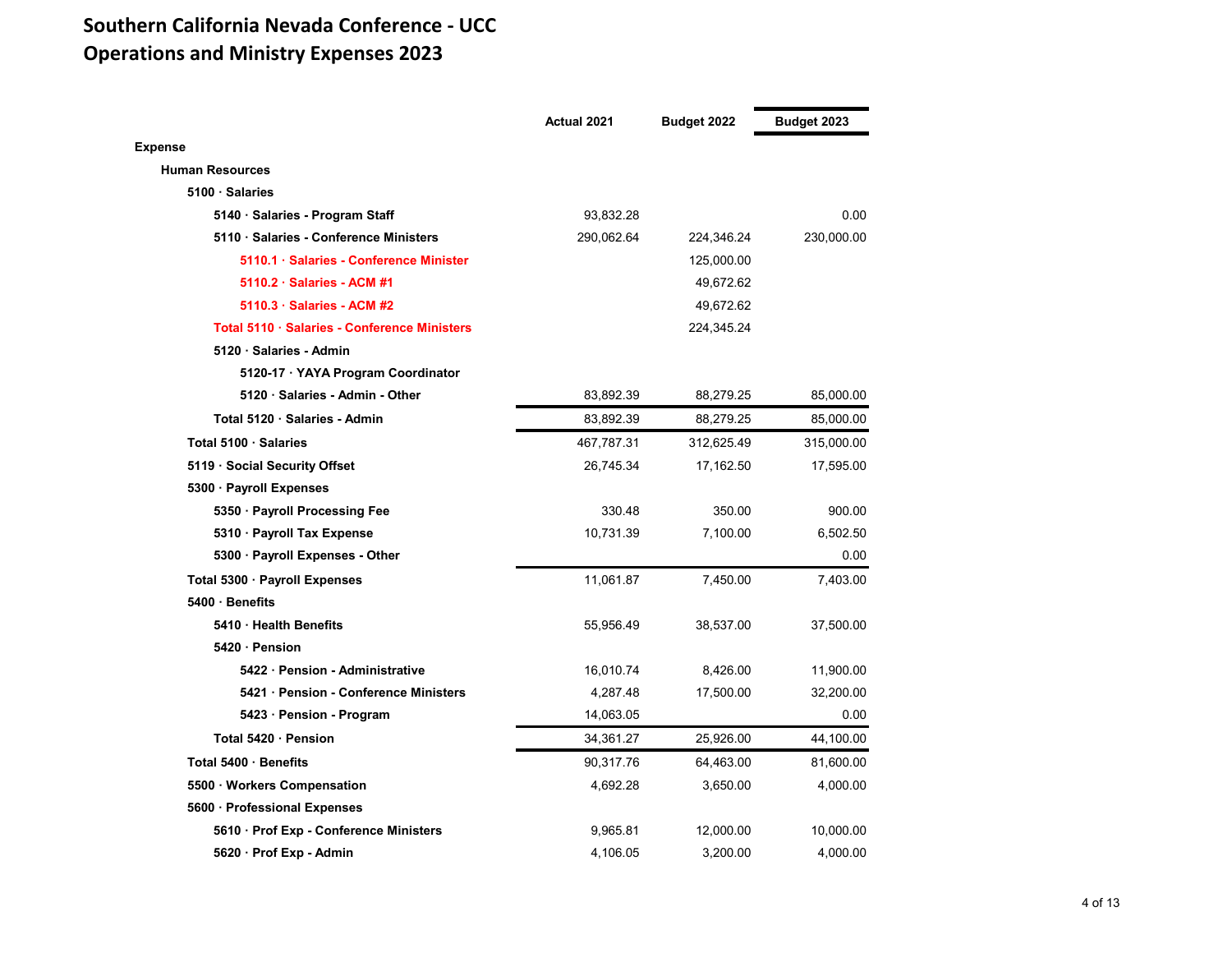## **Southern California Nevada Conference ‐ UCC Operations and Ministry Expenses 2023**

|                                      | Actual 2021 | Budget 2022 | Budget 2023 |
|--------------------------------------|-------------|-------------|-------------|
| 5600 · Professional Expenses - Other | 45.00       | 8,600.00    | 0.00        |
| Total 5600 · Professional Expenses   | 14,116.86   | 23,800.00   | 14,000.00   |
| <b>Total Human Resources</b>         | 614,721.42  | 429,150.99  | 439,598.00  |
| <b>Operations</b>                    |             |             |             |
| Total 6000 · Contract Services       | 134,940.51  | 113,500.00  | 50,500.00   |
| 6445 · Electronic Payment Fees       | 25.18       |             | 100.00      |
| 6110 · Annual Meeting                |             | 30,000.00   | 10,000.00   |
| 6130 · Associations Per Capita       | 3,418.98    | 3,600.00    | 3,450.00    |
| 6140 Audit                           | 12,500.00   | 20,000.00   | 20,000.00   |
| 6180 · Board of Directors            | 57.12       | 1,000.00    | 2,000.00    |
| 6190 Occupancy Expense               | 22,098.28   | 12,000.00   | 20,000.00   |
| 6210 Council Conference Ministers    | 5,148.19    | 1,000.00    | 6,000.00    |
| 6240 - Other Meetings                | 289.16      | 2,000.00    |             |
| 6250 Computer Supplies               | 5,433.50    | 4,000.00    | 4,000.00    |
| 6280 · Equipment Rental              | 9,577.71    | 13,500.00   | 9,600.00    |
| 6310 General Synod                   | 17,650.00   | 15,000.00   | 15,000.00   |
| 6320 · Liability Insurance           | 32,524.00   | 35,000.00   | 40,000.00   |
| 6330 · Newsletter/Communication      | 6.00        | 0.00        | 0.00        |
| 6340 · Office Supplies               | 6,348.35    | 2,770.00    | 7,000.00    |
| 6360 · Postage and Delivery          | 2,247.75    | 2,500.00    | 2,500.00    |
| 6370 · Printing and Paper Supplies   | 203.61      | 7,000.00    | 1,200.00    |
| 6440 Credit Card Fees                | 381.00      | 300.00      | 300.00      |
| 6450 Utilities                       | 2,599.21    | 3,000.00    | 1,200.00    |
| 6455 · Telephone & Internet          | 6,982.76    | 5,160.00    | 5,000.00    |
| 6470 MISC - Taxes/Licenses/others    | 989.08      | 1,000.00    | 1,000.00    |
| 6480 · Miscellaneous Expense others  | 15,869.90   | 1,000.00    | 5,000.00    |
| <b>Total Operations</b>              | 279,290.29  | 273,330.00  | 203,850.00  |
| <b>Program &amp; Mission Expense</b> |             |             |             |
| 8005 · Rent Expense                  | 8,550.85    | 9,000.00    | 0.00        |
| 7220 Conference Minister Discretion  | 2,312.50    | 2,500.00    | 0.00        |
| 7120 · Youth Ministry/Resources      | 2,091.46    | 15,000.00   | 15,000.00   |
| <b>7XXX - Young Adult Ministry</b>   |             | 10,000.00   | 10,000.00   |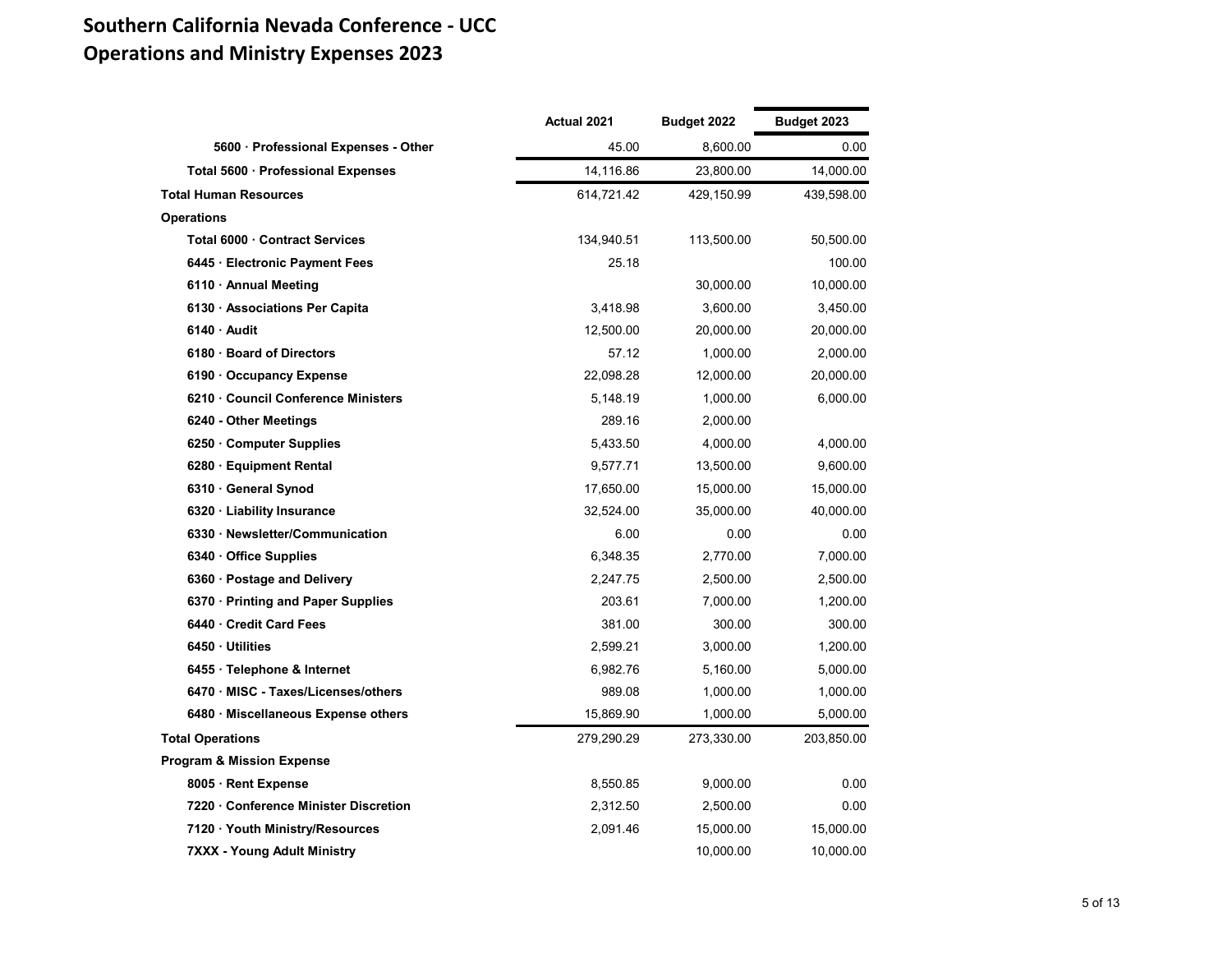## **Southern California Nevada Conference ‐ UCC Operations and Ministry Expenses 2023**

|                                            | Actual 2021  | Budget 2022 | Budget 2023 |
|--------------------------------------------|--------------|-------------|-------------|
| 7200 Mini Grants                           | 4,450.00     |             | 0.00        |
| 7400 · Program Expenses                    |              |             |             |
| 7400-20 - Justice Projects                 |              |             | 25,000.00   |
| 7400-08 · Honorarium Expense               | 16,000.00    |             | 0.00        |
| 7400-09 Other Program Expenses             | 2,840.90     | 18,000.00   | 20,000.00   |
| Total 7400 · Program Expenses              | 18,840.90    | 18,000.00   | 45,000.00   |
| 7530 Demographics Information              | 1,660.40     | 1,500.00    | 1,800.00    |
| 7800 · Misc. Program & Mission Expenses    | 791.71       |             | 0.00        |
| <b>Total Program &amp; Mission Expense</b> | 38,697.82    | 56,000.00   | 71,800.00   |
| <b>Property Expense</b>                    |              |             |             |
| 8020 Utilities                             | 16,017.48    | 18,100.00   | 0.00        |
| 8090 Other Property Expenses               | 6,095.00     |             | 5,000.00    |
| 8010 Janitorial Supplies                   | 32.73        |             | 0.00        |
| 8040 Grounds Maintenance                   | 615.00       |             | 0.00        |
| 8030 · Property Taxes                      | 17,228.30    | 3,000.00    | 0.00        |
| <b>Total Property Expense</b>              | 39,988.51    | 21,100.00   | 5,000.00    |
| <b>Total Expense</b>                       | 972,698.04   | 779,580.99  | 720,248.00  |
| <b>Other Expense</b>                       |              |             |             |
| 9550 - Depreciation                        | 34,873.91    | 38,000.00   | 37,000.00   |
| 9800 - Transfers to Pilgrim Pines          | 129,642.00   | 49,320.00   | 0.00        |
| <b>Total Other Expense</b>                 | 164,515.91   | 87,320.00   | 37,000.00   |
| <b>Total Expense</b>                       | 1,137,213.95 | 866,900.99  | 757,248.00  |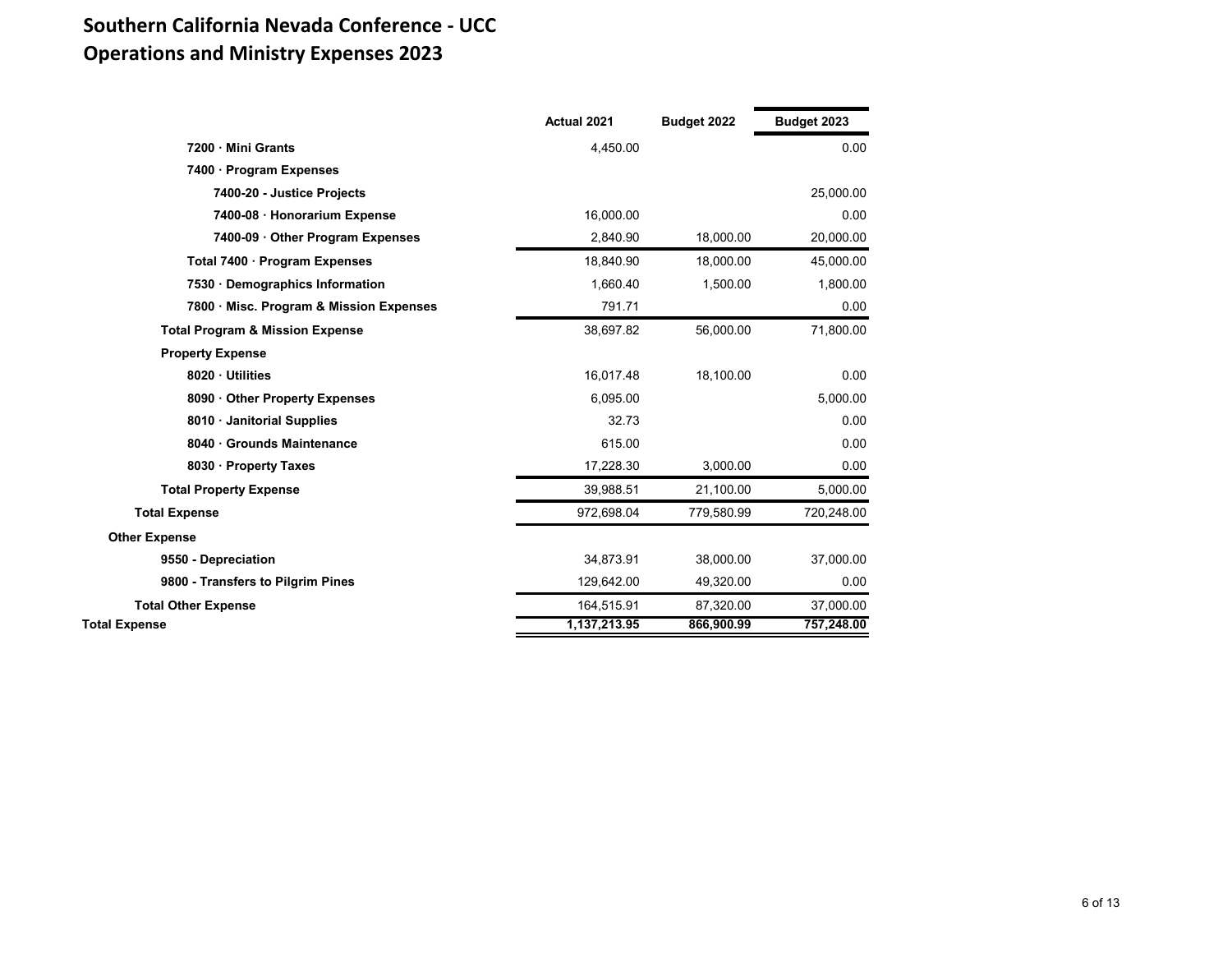#### **Southern California Nevada Conference United Church of Christ Due to National Setting of the United Church of Christ 2023**

|                                        | 2021 Actual | 2022 Budget | 2023 Proposed |
|----------------------------------------|-------------|-------------|---------------|
| Due to National                        |             |             |               |
| OCWM-                                  | 34,862.17   | 41.800.00   | 40,000.00     |
| <b>Special Offering Transfer</b>       |             |             |               |
| <b>Christmas Fund</b>                  | 21,933.13   | 35,000.00   | 24,000.00     |
| <b>Neighbors in Need</b>               | 25,708.10   | 45,000.00   | 30,000.00     |
| <b>One Great Hour of Sharing</b>       | 59,040.69   | 75,000.00   | 60,000.00     |
| <b>Strengthen The Church -National</b> | 7,008.99    | 9,000.00    | 8,000.00      |
| <b>National Directed Gifts</b>         | 22,121.63   | 5,000.00    | 10,000.00     |
| Total 4060 · Due to National           | 170.674.71  | 210.800.00  | 172,000.00    |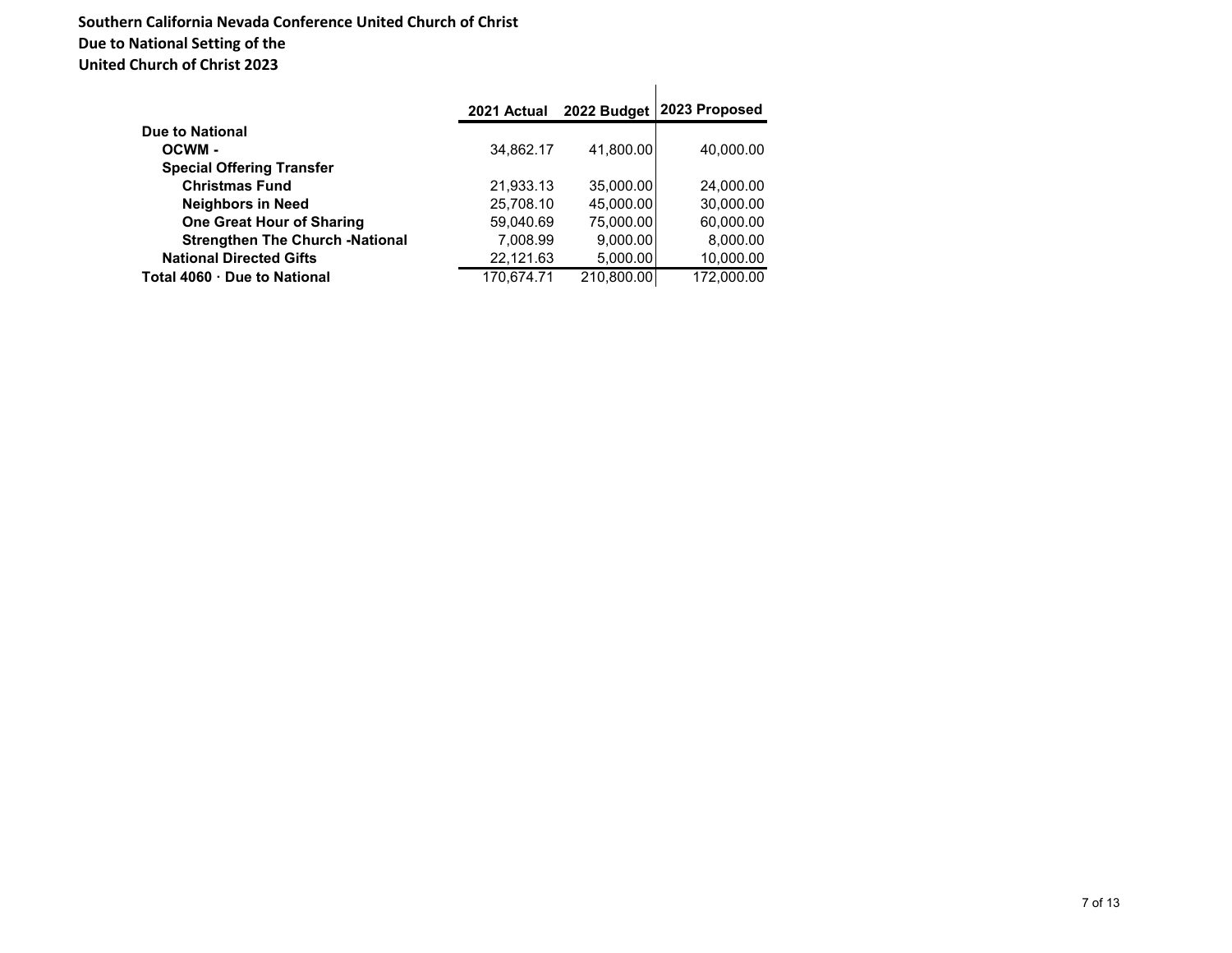### **Southern California Nevada Conference United Church of Christ Balance Sheet 2023**

| 12/31/2021   | 12/31/2020   | \$ Change      | % Change   |
|--------------|--------------|----------------|------------|
|              |              |                |            |
|              |              |                |            |
|              |              |                |            |
| $-9.00$      | 0.00         | $-9.00$        | $-100.0\%$ |
| 0.00         | 77,430.30    | $-77,430.30$   | $-100.0\%$ |
| 380,769.53   | 227,172.08   | 153,597.45     | 67.6%      |
| 380.760.53   | 304,602.38   | 76,158.15      | 25.0%      |
|              |              |                |            |
| 176,866.51   | 0.00         | 176,866.51     | 100.0%     |
| 176,866.51   | 0.00         | 176,866.51     | 100.0%     |
|              |              |                |            |
|              |              |                |            |
| 29,228.53    | 0.00         | 29,228.53      | 100.0%     |
| 53,846.87    | 52,838.17    | 1,008.70       | 1.9%       |
| 670,913.46   | 746,782.11   | $-75,868.65$   | $-10.2%$   |
| 1,006,209.13 | 994,010.12   | 12,199.01      | 1.2%       |
| 16,112.01    | 15,972.18    | 139.83         | 0.9%       |
| 0.00         | 14,201.43    | $-14,201.43$   | $-100.0\%$ |
| 9,098.53     | 8,971.95     | 126.58         | 1.4%       |
| 0.00         | 11,189.90    | $-11,189.90$   | $-100.0\%$ |
| 1,785,408.53 | 1,843,965.86 | $-58,557.33$   | $-3.2%$    |
|              |              |                |            |
| 48,939.55    | 32,121.80    | 16,817.75      | 52.4%      |
| 0.00         | 5,916.67     | $-5,916.67$    | $-100.0\%$ |
| 0.00         | 7,946.38     | $-7,946.38$    | $-100.0%$  |
| 48,939.55    | 45,984.85    | 2,954.70       | 6.4%       |
| 0.00         | 114,583.29   | $-114,583.29$  | $-100.0\%$ |
| 1,834,348.08 | 2,004,534.00 | $-170, 185.92$ | $-8.5%$    |
| 2,391,975.12 | 2,309,136.38 | 82,838.74      | $3.6\%$    |
|              |              |                |            |
|              |              |                |            |
| 267,403.00   | 267,403.00   | 0.00           | 0.0%       |
| 208,651.91   | 208,651.91   | 0.00           | 0.0%       |
|              |              |                |            |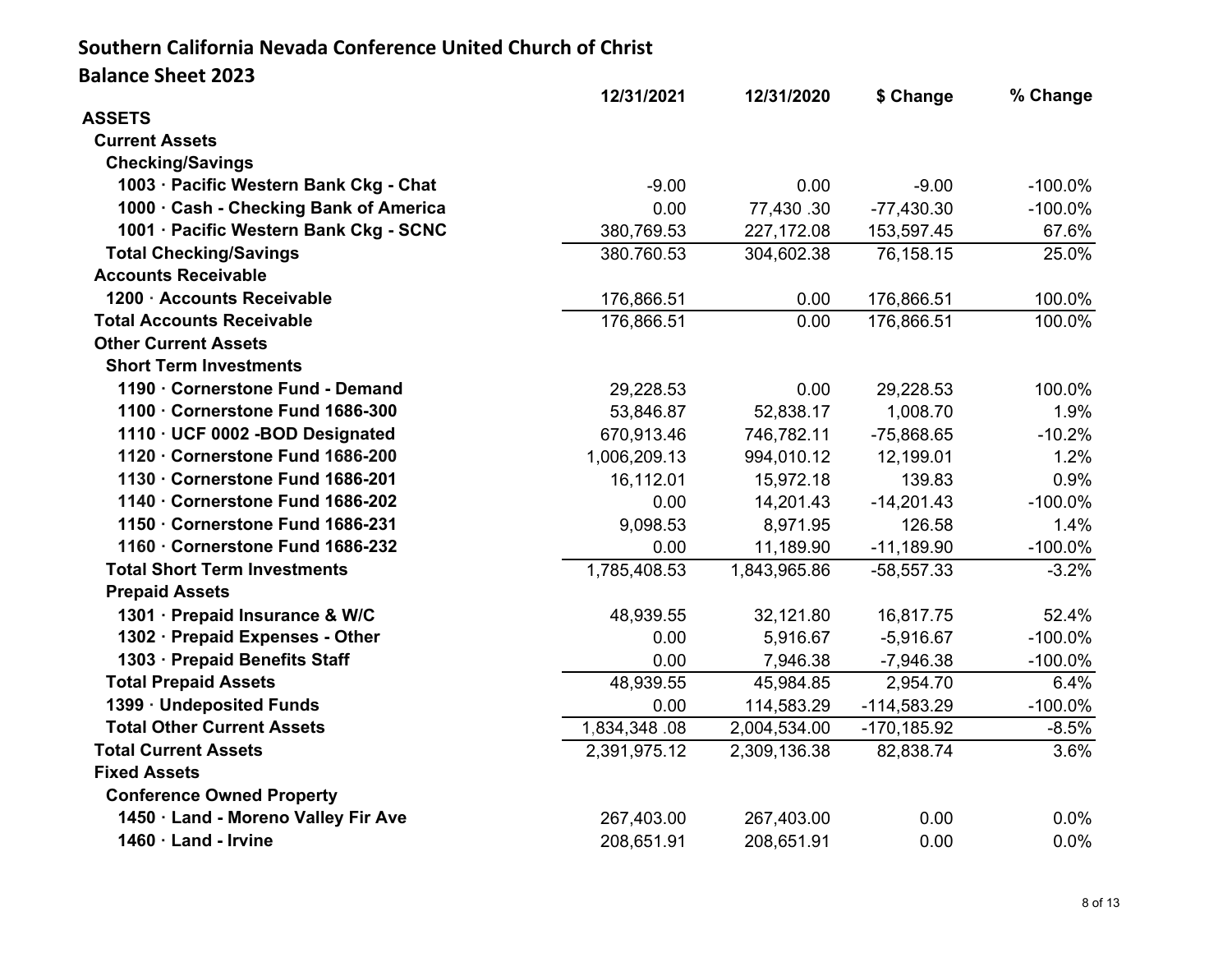### **Southern California Nevada Conference United Church of Christ**

| <b>Balance Sheet 2023</b>                     |                |               |                |            |
|-----------------------------------------------|----------------|---------------|----------------|------------|
| 1470 · Land - Hesperia                        | 52,597.00      | 52,597.00     | 0.00           | 0.0%       |
| 1475 · Land - Ysidro                          | 14,597.00      | 14,597.00     | 0.00           | 0.0%       |
| 1480 · Bldg Improvement - San Ysidro          | 128,752.00     | 128,752.00    | 0.00           | 0.0%       |
| 1485 · Land - Immanuel                        | 720.00         | 720.00        | 0.00           | 0.0%       |
| 1510 · Land - North Hollywood                 | 203,127.00     | 203,127.00    | 0.00           | 0.0%       |
| 1515 · Building - North Hollywood             | 186,203.00     | 186,203.00    | 0.00           | 0.0%       |
| 1520 · Bldg - Improvements                    | 350,553.34     | 350,553.34    | 0.00           | 0.0%       |
| 1550 · Building - Moreno Valley               | 612,909.00     | 612,909.00    | 0.00           | 0.0%       |
| <b>Total Conference Owned Property</b>        | 2,025,513.25   | 2,025,513.25  | 0.00           | 0.0%       |
| <b>Other Conference Assets</b>                |                |               |                |            |
| 1565 · Furniture and Fixtures                 | 31,379.88      | 31,379.88     | 0.00           | 0.0%       |
| 1570 · Telephone Equipment                    | 6,155.99       | 6,155.99      | 0.00           | 0.0%       |
| <b>Total Other Conference Assets</b>          | 37,535.87      | 37,535.87     | 0.00           | 0.0%       |
| <b>Depreciation</b>                           |                |               |                |            |
| 1600 · Accumulated Depreciation               | $-699, 199.78$ | $-664,325.87$ | $-34,873.91$   | $-5.3%$    |
| <b>Total Depreciation</b>                     | $-699, 199.78$ | $-664,325.87$ | $-34,873.91$   | $-5.3%$    |
| <b>Total Fixed Assets</b>                     | 1,363,849.34   | 1,398,723.25  | $-34,873.91$   | $-2.5%$    |
| <b>Other Assets</b>                           |                |               |                |            |
| <b>Long Term Investments</b>                  |                |               |                |            |
| 1700 · Marketable Securities                  |                |               |                |            |
| 1700-01 · UCF 0003 - MAD!                     | 420,363.57     | 383,086.23    | 37,277.34      | 9.7%       |
| 1700-03 · UCF 0001 - Restricted Funds         | 72,471.92      | 66,045.20     | 6,426.72       | 9.7%       |
| 1700-05 · UCF 0005 - Brainerd                 | 167,965.35     | 147,869.04    | 20,096.31      | 13.6%      |
| 1700-06 · UCF 0006 - Wagner Fund              | 116,563.80     | 102,708.75    | 13,855.05      | 13.5%      |
| 1700-09 · UCF 0007 Seaman                     | 43,271.50      | 39,434.22     | 3,837.28       | 9.7%       |
| 1700-10 · UCF 0008 Parker                     | 7,044.65       | 6,419.93      | 624.72         | 9.7%       |
| 1700-11 · UCF 0009 - Plymouth Fund            | 599,407.90     | 535,259.01    | 64,148.89      | 12.0%      |
| Total 1700 · Marketable Securities            | 1,427,088.69   | 1,280,822.38  | 146,266.31     | 11.4%      |
| 1750 · Long Term Certificate of Deposit       |                |               |                |            |
| 1750-05 · Cornerstone Fund 1686-230           | 0.00           | 3,572.88      | $-3,572.88$    | $-100.0\%$ |
| Total 1750 · Long Term Certificate of Deposit | 0.00           | 3,572.88      | $-3,572.88$    | $-100.0\%$ |
| 1825 · Real Estate Held for Inv/Sale          |                |               |                |            |
| 1825-05 · Land - Moreno Valley Empty Lot      | 0.00           | 262,115.62    | $-262, 115.62$ | $-100.0\%$ |
| Total 1825 · Real Estate Held for Inv/Sale    | 0.00           | 262,115.62    | $-262, 115.62$ | $-100.0\%$ |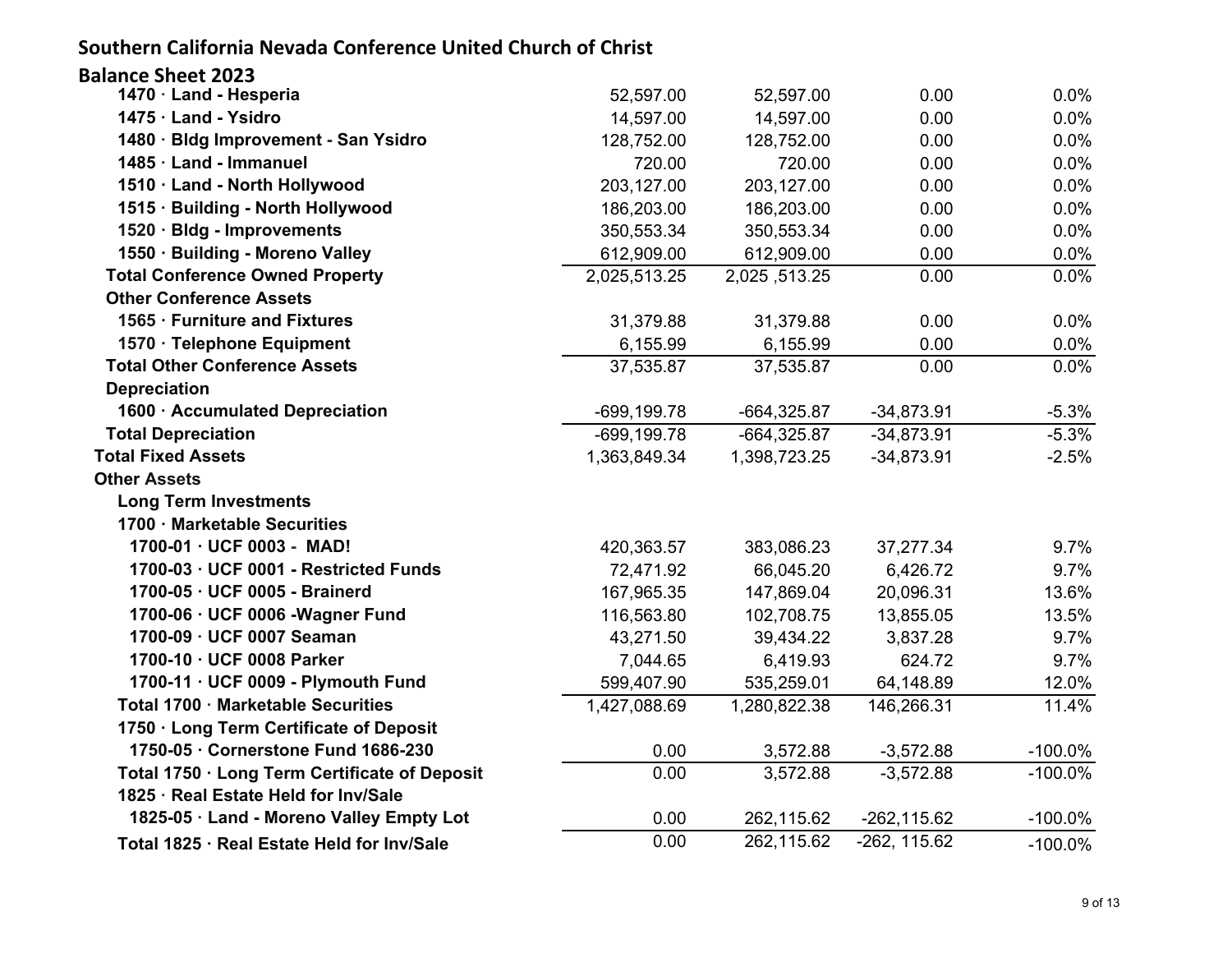**Southern California Nevada Conference United Church of Christ**

| <b>Balance Sheet 2023</b><br>1850 · Notes Receivable |              |              |                   |            |
|------------------------------------------------------|--------------|--------------|-------------------|------------|
| 1850-28 · Alpha & Omega International CM             | 334,470.98   | 341,149.37   | $-6,678.39 -2.0%$ |            |
| 1850-07 · SB Fale Ole Faiipu Omea                    | 9,700.00     | 9,700.00     | 0.00              | 0.0%       |
| 1850-16 · Freedom Church Loan                        | 3,533.44     | 3,533.44     | 0.00              | 0.0%       |
| 1850-21 · Lowery                                     | 73,139.37    | 80,807.83    | $-7,668.46$       | $-9.5%$    |
| 1850-25 · Fiesta Cristiana                           | 38,196.24    | 38,196.24    | 0.00              | 0.0%       |
| 1850-27 · Ministerio Por Gracia Soy Salvo            | 1,353,374.50 | 1,403,089.52 | $-49,715.02$      | $-3.5%$    |
| 1850-99 · Allowance for Uncollectables               | $-52,825.00$ | $-52,825.00$ | 0.00              | 0.0%       |
| Total 1850 · Notes Receivable                        | 1,759,589.53 | 1,823,651.40 | $-64,061.87$      | $-3.5%$    |
| 1875 · Grant Mortgage Receivable                     |              |              |                   |            |
| 1875-04 · GR SD Christian Fellowship                 |              |              |                   |            |
| 187504a · Allowance for Uncollectables               | $-90,000.00$ | $-90,000.00$ | 0.00              | 0.0%       |
| 1875-04 · GR SD Christian Fellowship - 0             | 90,000.00    | 90,000.00    | 0.00              | 0.0%       |
| Total 1875-04 · GR SD Christian Fellowship           | 0.00         | 0.00         | 0.00              | 0.0%       |
| Total 1875 · Grant Mortgage Receivable               | 0.00         | 0.00         | 0.00              | 0.0%       |
| <b>Total Long Term Investments</b>                   | 3,186,678.22 | 3,370,162.28 | $-183,484.06$     | $-5.4%$    |
| <b>Total Other Assets</b>                            | 3,186,678.22 | 3,370,162.28 | $-183,484.06$     | $-5.4\%$   |
| <b>TOTAL ASSETS</b>                                  | 6,942,502.68 | 7,078,021.91 | $-135,519.23$     | $-1.9%$    |
| <b>LIABILITIES &amp; EQUITY</b>                      |              |              |                   |            |
| <b>Liabilities</b>                                   |              |              |                   |            |
| <b>Current Liabilities</b>                           |              |              |                   |            |
| 2000 · Accounts Payable                              | 33,208.05    | 23,287.16    | 9,920.89          | 42.6%      |
| <b>Total Accounts Payable</b>                        | 33,208.05    | 23,287.16    | 9,920.89          | 42.6%      |
| <b>Credit Cards</b>                                  |              |              |                   |            |
| 2010 · American Express                              |              |              |                   |            |
| 2011 Amex 42001 (Arroyo)                             | $-1,771.40$  | 0.00         | $-1,771.40$       | $-100.0\%$ |
| Total 2010 · American Express                        | $-1,771.40$  | 0.00         | $-1,771.40$       | $-100.0\%$ |
| <b>Total Credit Cards</b>                            | $-1,771.40$  | 0.00         | $-1,771.40$       | $-100.0\%$ |
| <b>Other Current Liabilities</b>                     |              |              |                   |            |
| 2100 · Benev. Due National Setting                   | 107,886.90   | 45,402.69    | 62,484.21         | 137.6%     |
| 2110 · Supplemental Benevolences                     |              |              |                   |            |
| 2110-02 · Pilgrim Place                              | 600.00       | 0.00         | 600.00            | 100.0%     |
| 2110-03 · Pacific School of Religion                 | 1,000 00     | 500.00       | 500.00            | 100.0%     |
| Total 2110 · Supplemental Benevolences               | 1,600.00     | 500.00       | 1,100.00          | 220.0%     |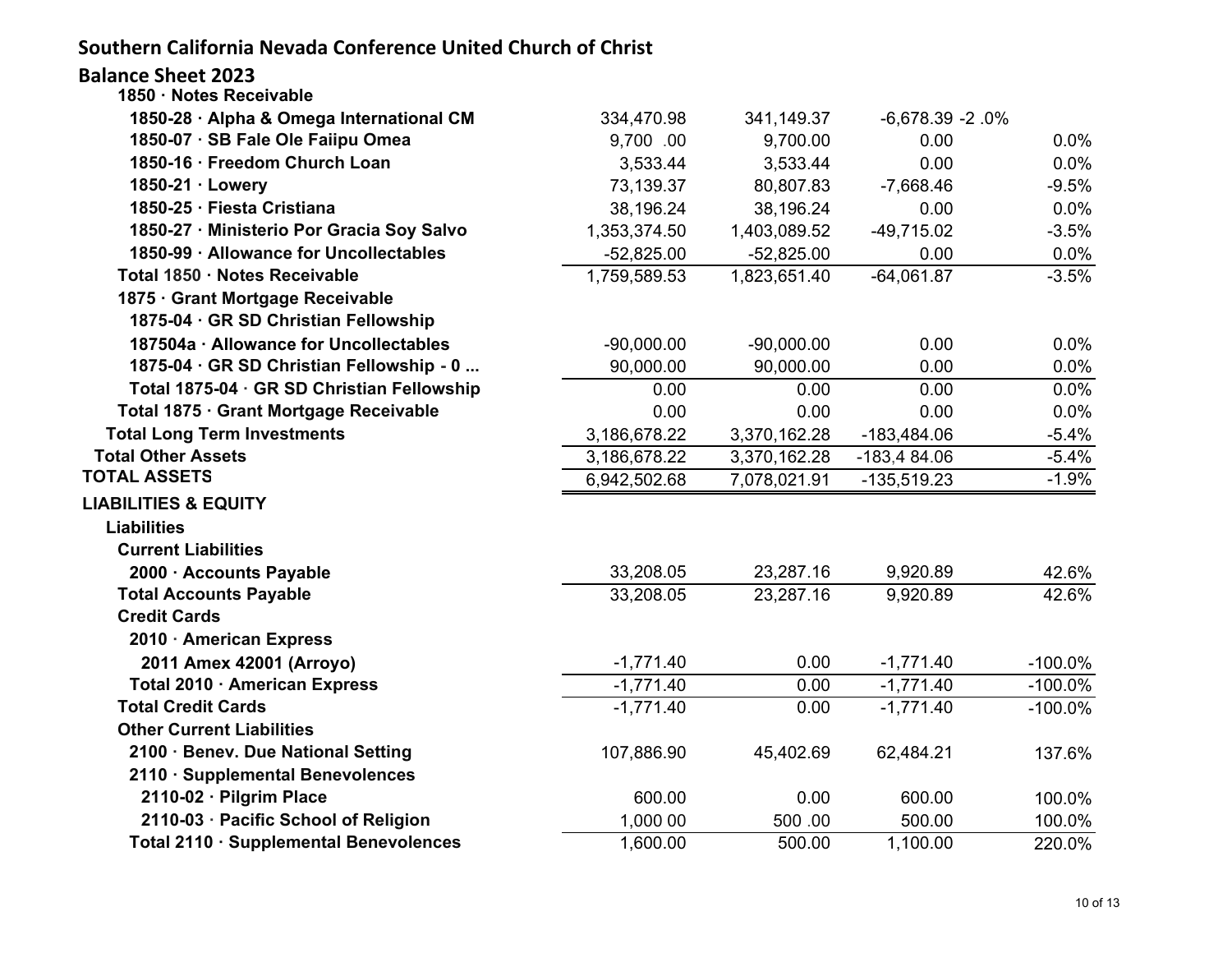## **Southern California Nevada Conference United Church of Christ Balance Sheet 2023**

| 2120 · Transition Accounts                 |              |              |             |            |
|--------------------------------------------|--------------|--------------|-------------|------------|
| 2120-01 · Pilgrim Pines                    | 9,400.41     | $-3,267.24$  | 12,667.65   | 387.7%     |
| 2120-03 · Annual Meeting Gain/Loss         | $-5,735.05$  | $-2,324.00$  | $-3,411.05$ | $-146.8%$  |
| 2120-09 · Miscellaneous Transmission       | 770.90       | 182.25       | 588.65      | 323.0%     |
| 2120-10 · Peppermint Ridge                 | 1,300.00     | 600.00       | 700.00      | 116.7%     |
| 2120-13 · Samoan Ministries Table          | 700.00       | 700.00       | 0.00        | 0.0%       |
| 2120-19 · Boundary Training                | 1,646.32     | 974.79       | 671.53      | 68.9%      |
| 2120-21 · Global Ministry Partnership      | 0.00         | 2,352.15     | $-2,352.15$ | $-100.0\%$ |
| 2120-28 · General Synod Delegates          | 22,188.29    | 10,000.00    | 12,188.29   | 121.9%     |
| 2120-34 · Minister Support                 | 0.00         | 8.87         | $-8.87$     | $-100.0\%$ |
| 2120-36 Communities of Practice            | 54.82        | 54.82        | 0.00        | 0.0%       |
| 2120-41 · Support for Migrant Caravan      | 0.00         | 300.00       | $-300.00$   | $-100.0\%$ |
| 2120-42 · Due to Urban Mission Church      | 0.00         | 8,350.00     | $-8,350.00$ | $-100.0\%$ |
| 2120-43 · CIT Disability Ministry Fund     | 1,000.00     | 1,000.00     | 0.00        | 0.0%       |
| 2120 · Transition Accounts - Other         | 0.00         | $-125.00$    | 125.00      | 100.0%     |
| Total 2120 · Transition Accounts           | 31,325.69    | 18,806.64    | 12,519.05   | 66.6%      |
| 2300 · Accrued Liabilities                 |              |              |             |            |
| 2300-02 · Vacation Pay Accrual             | 7,079.80     | 7,079.80     | 0.00        | $0.0\%$    |
| Total 2300 · Accrued Liabilities           | 7,079.80     | 7,079.80     | 0.00        | 0.0%       |
| 2310 · Accrued Payroll Liabilities         |              |              |             |            |
| 2310-01 · Social Security/Medicare         | 2,020.71     | 2,020.71     | 0.00        | 0.0%       |
| 2310-02 · Federal Withholding              | 178.91       | 178.91       | 0.00        | 0.0%       |
| 2310-03 · State Withholding                | $-222.25$    | 259.20       | $-481.45$   | $-185.7%$  |
| 2310-05 · Flexible Spending Account        | 1.00         | 1.00         | 0.00        | 0.0%       |
| 2310-06 · Employee Pension Contributions   | $-625.98$    | $-625.98$    | 0.00        | 0.0%       |
| 2310-07 · Garnishments                     | 9.00         | 9.00         | 0.00        | 0.0%       |
| 2310 · Accrued Payroll Liabilities - Other | $-249.61$    | $-249.61$    | 0.00        | 0.0%       |
| Total 2310 · Accrued Payroll Liabilities   | 1,111.78     | 1,593.23     | $-481.45$   | $-30.2%$   |
| <b>Total Other Current Liabilities</b>     | 149,004.17   | 73,382.36    | 75,621.81   | 103.1%     |
| <b>Total Current Liabilities</b>           | 180,440.82   | 96,669.52    | 83,771.30   | 86.7%      |
| <b>Total Liabilities</b>                   | 180,440.82   | 96,669.52    | 83,771.30   | 86.7%      |
| <b>Equity</b>                              |              |              |             |            |
| 3001 · Prior Year Adjustments              | 1,979,864.69 | 1,809,528.68 | 170,336.01  | 9.4%       |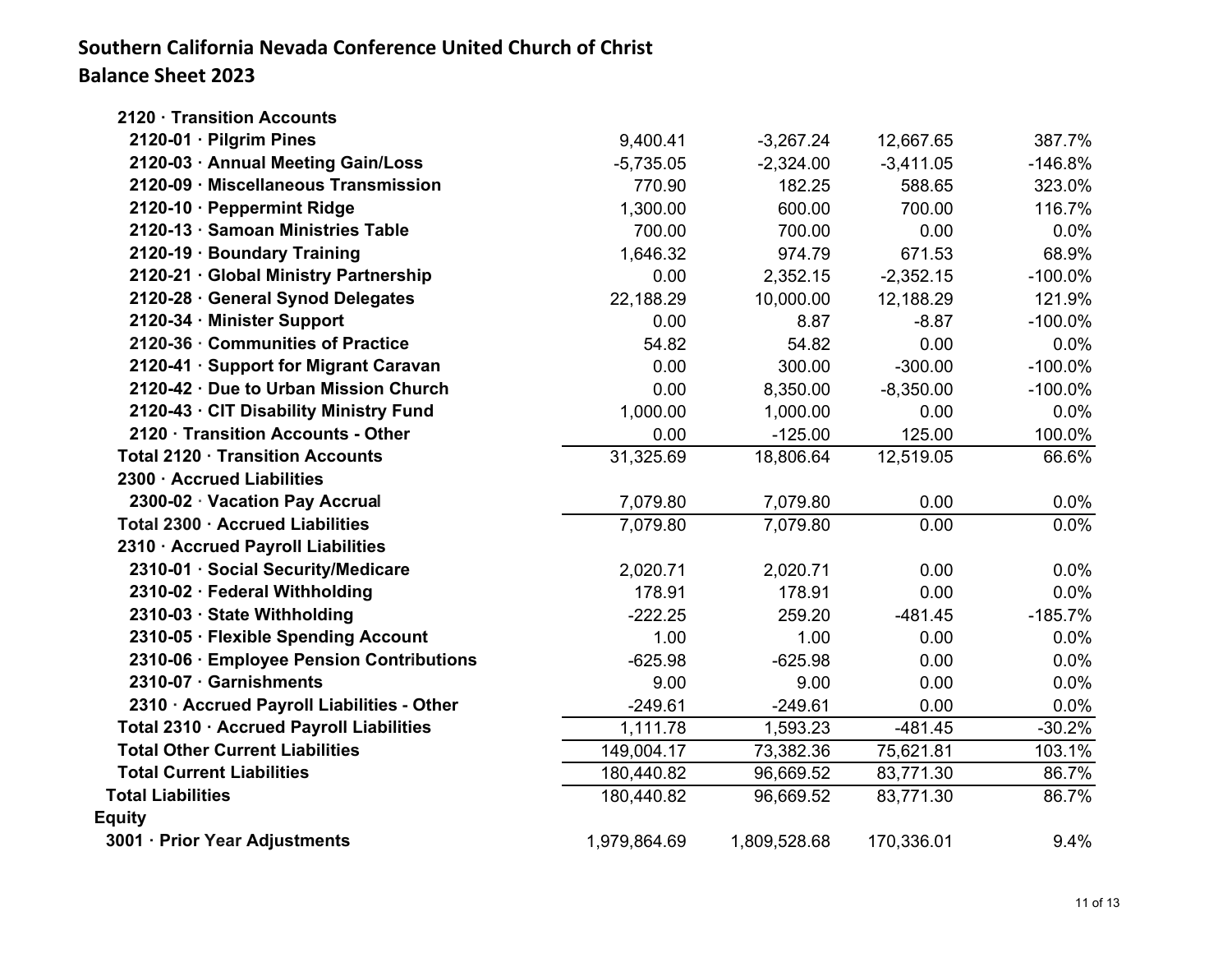### **Southern California Nevada Conference United Church of Christ**

| <b>Balance Sheet 2023</b>             |               |              |               |           |
|---------------------------------------|---------------|--------------|---------------|-----------|
| 3002 · Retained Earnings              | 5,001,487.70  | 5,001,487.70 | 0.00          | $0.0\%$   |
| Net Income                            | $-219,290.53$ | 170.336.01   | -389.626.54   | $-228.7%$ |
| <b>Total Equity</b>                   | 6,762,061.86  | 6,981,352.39 | -219.290.53   | $-3.1%$   |
| <b>TOTAL LIABILITIES &amp; EQUITY</b> | 6,942,502.68  | 7.078.021.91 | $-135.519.23$ | $-1.9%$   |